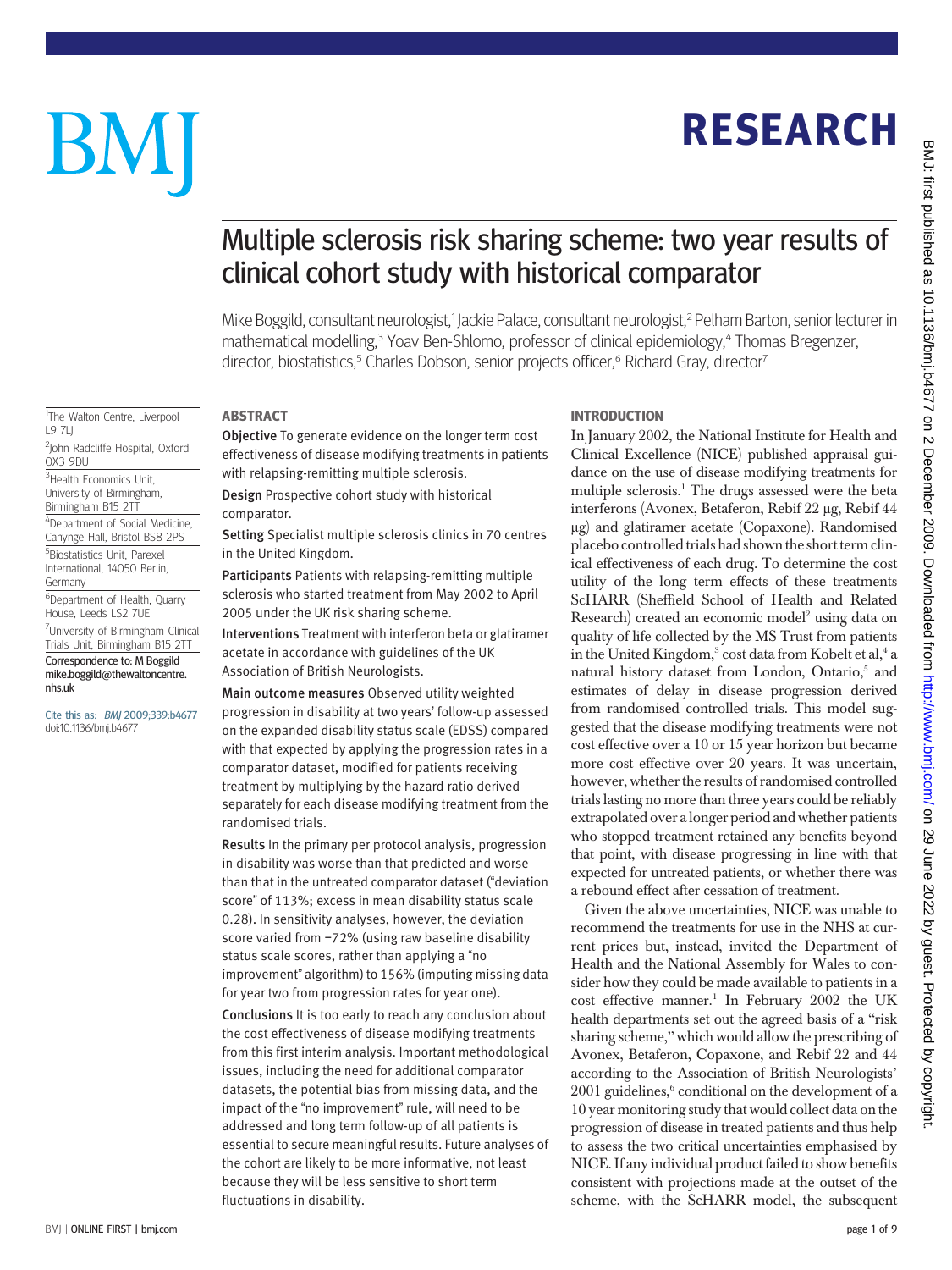price to the NHS would be reduced to restore cost effectiveness to a benchmark of £36 000 per quality adjusted life year (QALY) evaluated over a 20 year horizon. The choice of treatment was at the discretion of the neurologist in consultation with the patient. We report the results and implications of the first planned interim analysis, carried out when all patients had been in the scheme for at least two years.

### **METHODS**

The broad principles for the establishment and conduct of the risk sharing scheme were set out in an NHS circular.7 The first patients who consented to take part in the study started treatment within two months of the publication of the circular. A steering committee was set up with representation from the parties to the scheme—that is, the health departments in England, Wales, Scotland, and Northern Ireland, each manufacturer, the MS Trust, the MS Society, the Association of British Neurologists, the Royal College of Nursing, and the UK MS Nurse Specialist Association.

The MS Trust acts as the secretariat to the scheme and custodian of the data. Two clinical neurology leads (JP, MB) provide clinical advice on the conduct of the study and liaise with other clinicians. For the three year recruitment phase ScHARR coordinated the data collection and developed proposals for the statistical analysis in line with the principles set out in the circular. In 2006 a clinical research organisation (Parexel) took over data collection and statistical analysis, overseen by an independent scientific advisory group. The MS Trust, the MS Society, Parexel, the Department of Health, the four pharmaceutical companies, and the clinical leads attend scientific advisory group meetings (as observers). The remit of the group is to advise on scientific aspects of the study design, data analysis, and data interpretation and to assess additional study proposals; in particular, the scientific advisory group was responsible for advising on a detailed statistical analysis plan, amplifying the description of the planned primary analysis in the original health services circular.

### Recruitment of patients

The circular suggested that 5000-7000 patients should be recruited to a monitoring cohort to allow about 1000 patients taking each treatment. Exploratory calculations suggested that this would be large enough to reduce sampling errors to an acceptable level. The 5583 patients assessed by clinicians as meeting the criteria of the Association of British Neurologists (broadly, patients with relapses as the predominant aspect of disease) were recruited into the monitoring study from May 2002 to April 2005 from 70 neurology centres across the UK. This risk sharing scheme cohort represents about 80% of patients with multiple sclerosis starting treatment in the UK over this period. Patients who entered the scheme with a diagnosis of secondary progressive multiple sclerosis were analysed separately. The main analyses in this paper relate to the 4749 patients with relapsing-remitting multiple sclerosis at entry.

### Data collection

As this was a pragmatic study undertaken within routine practice, it was designed to collect minimum basic information through clinical assessments with expanded disability status scale (EDSS) scores<sup>8</sup> performed annually within a three month window of the entry date into the study. Patients were to be followed even if treatment was stopped or altered to minimise "dropout bias" and to test the ScHARR model assumptions that benefit up to that point is maintained over the longer term.

### Outcome measures

With no randomised control group, we had to compare the disease progression for the risk sharing cohort with a cohort of patients who were recruited and followed up before the routine use of disease modifying treatments. For the purposes both of the original ScHARR model and of the risk sharing scheme, the London, Ontario, dataset was considered to be the largest, most complete population based source of such data.<sup>5</sup> This dataset consists of 1043 Canadian patients, recruited in 1972-84, whose disability was assessed about annually for a median of 25 years from onset of disease with the disability status scale (DSS, the predecessor of the EDSS). As in the risk sharing cohort, in the Ontario dataset diagnoses were made by experienced neurologists according to standard clinical criteria.<sup>9</sup> Although patients in this cohort were followed largely prospectively, the dataset derived from this seems to have been collated retrospectively with the disability status scores smoothed to eliminate short term fluctuations. As a result there are no "regressions" in EDSS in the Ontario dataset; disability scores for individual patients can only worsen over time and the ScHARR model had to reflect this.

For each treatment separately we used the ScHARR model to predict the expected movement of patients between the EDSS states both "on" and "off" treatment. For patients "off" treatment, the ScHARR model uses a matrix of transition probabilities derived from the actual progressions seen in the Ontario dataset (using a subset of 314 patients who were judged to have fulfilled the Association of British Neurologists' criteria—experiencing two or more relapses in the previous two years—at baseline). These transition matrices are modified for patients "on" treatment by multiplying by the hazard ratio (relative rate of disease progression) derived separately for each treatment from the pivotal trials. The model then predicts how the distribution of patients will evolve over a 20 year horizon, starting with the actual distribution at baseline for the appropriate subset of patients in the risk sharing scheme cohort. As in SchARR's original work for the NICE appraisal, we assumed that patients who stop taking treatment will experience the same rate of disease progression from that point onwards as patients at the same EDSS point who have never been treated.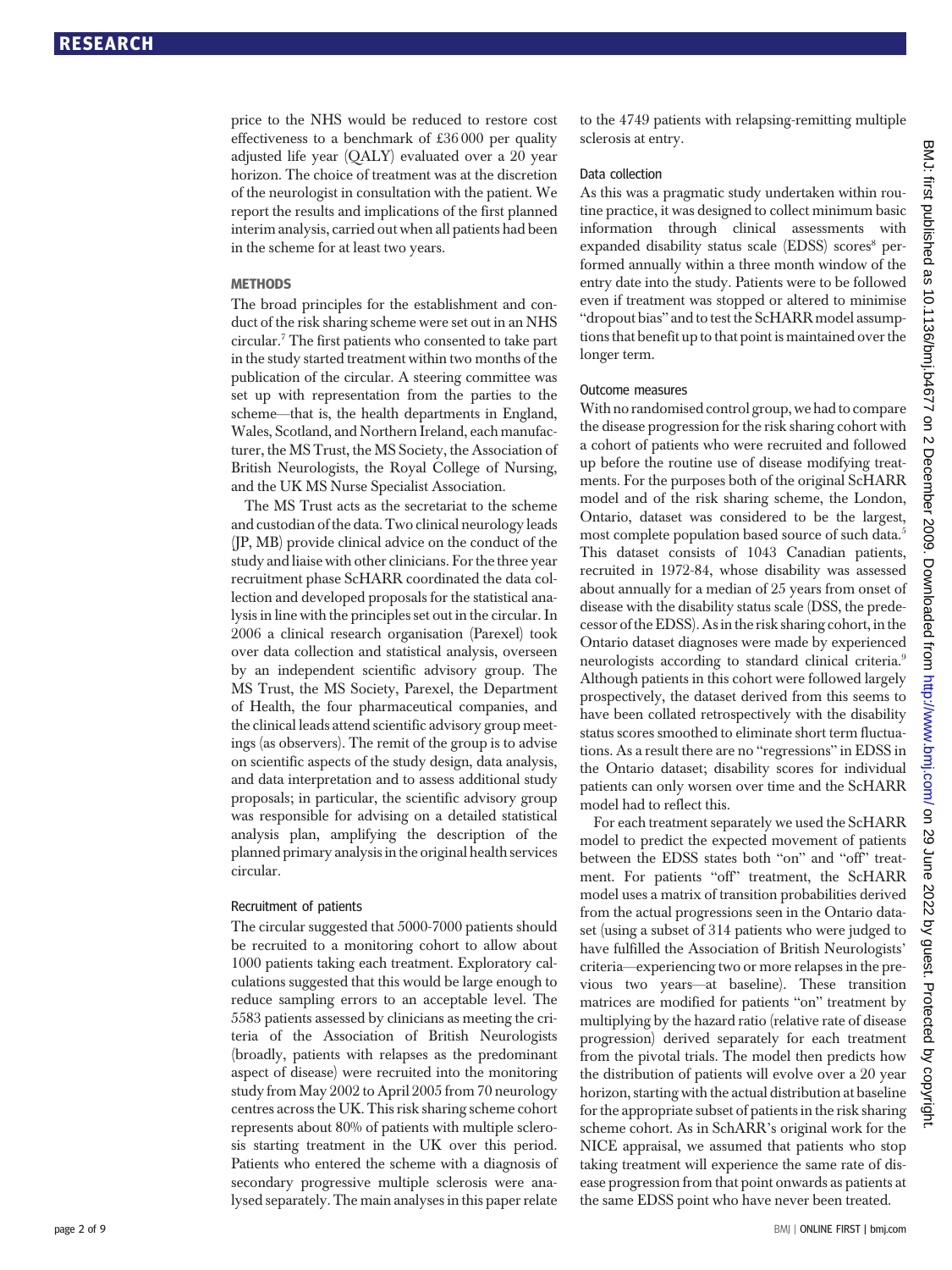Our primary outcome measure was a deviation score of the average observed loss of utility (average utility weighted disease progression; see appendix 1 on bmj.com) for patients in the risk sharing scheme compared with the expected loss calculated by the ScHARR model for patients "on" treatment. Utilities were derived from a two stage survey of 1554 respondents from the MS Trust database (78% response rate to second questionnaire, 18% of total database) who completed the EQ-5D, which was then converted to a single utility, the EO-5D index score.<sup>3</sup>

We calculated the primary outcome from several other measures. The "expected benefit" of treatment (with a specific treatment) is the "hypothetical" difference between the expected outcome without and with treatment, as calculated in each case from the ScHARR model. The "actual benefit" of treatment is the "observed" difference between the expected outcome without treatment and the actual outcome with treatment. The "deviation" of the actual benefit from the expected is calculated as a percentage of the expected benefit. This measure can have negative or positive values so that a negative deviation implies that the observed benefit was greater than predicted, a positive deviation implies that it was worse than predicted, and a value of 0 indicates that it was exactly as predicted. This deviation measure is calculated every two years and used as the basis of possible price adjustments under the agreed rules of the scheme; thus if the shortfall between actual and expected benefit exceeds an agreed "tolerance margin" (20% at year two, 10% at subsequent review points) the Department of Health and relevant manufacturer will renegotiate the current price for the treatment so that it achieves cost effectiveness at £36 000 with the new estimated treatment effect. We have also reported changes in the average (unweighted) EDSS score, comparing the expected and actual change from baseline, as this will be more familiar and easier to conceptualise.

### Statistical methods

The primary analysis plan made maximum use of the available data, including data on patients with only one year of valid follow-up. For this subset, comparison is with the expected progression over one year as calculated by the ScHARR model.

One major assumption of the ScHARR model (following the conventions of the Ontario dataset) is that EDSS scores are constrained to remain stable or worsen and improvements are not possible. We therefore had to apply an algorithm to the risk sharing scheme cohort to model as closely as possible the way in which we understand the Ontario dataset to have been compiled (we did not have access to the raw Ontario data). This algorithm (see appendix 2 on bmj.com) includes, for some patients, a (downwards) adjustment to the baseline EDSS score where the "raw" data would otherwise have implied an improvement from baseline to year one or in subsequent years. In addition, the algorithm means that an apparent disease progression to year two, for example, is disregarded if it is not confirmed by the data for year three. For many patients in the analysis dataset for the risk sharing scheme, however, three year assessments are not yet available and so, in the primary analyses, we accepted unconfirmed disease progressions at this stage, even though further follow-up might modify these.

The primary (per protocol) analysis censored patients who died from causes other than multiple sclerosis, emigrated, were lost to follow-up, or switched treatments. Patients who died from a cause related to multiple sclerosis had their subsequent missing EDSS score altered to a value of 10. The ScHARR model assumed that all those who progressed to secondary progressive multiple sclerosis would stop treatment and could be treated in the same way as other patients who stopped treatment (that is, assuming the same rate of disease progression as untreated patients). Patients who moved from relapsing-remitting multiple sclerosis to secondary progressive multiple sclerosis but who still took treatment (regardless of whether the treatment was actually licensed for use in secondary progressive multiple sclerosis or not) were censored after the first assessment after conversion and were then treated as "lost to follow-up" because in the original scheme we did not expect that there would be many such patients and had not defined a clear basis for estimating their "expected" disease progression. We have, however, carried out a sensitivity analysis to include these patients.

The scientific advisory group recognised that some of the exclusions or censoring would probably bias the progression data. Also, at this early stage, the results could be unduly influenced by a small number of patients with extreme changes in EDSS score (in either direction). The scientific advisory group, therefore, suggested several supplementary sensitivity analyses (table 1). Some of these were specified in advance, others in the light of unexpected features in the year two data.

# Participants

Out of 5583 patients registered into the monitoring scheme, 4749 (85%) had relapsing-remitting multiple sclerosis. Of these, 208 (4.4%) were ineligible for analysis and we excluded 248 (5.2%) because they were never treated or did not start treatment within three months of baseline assessment (fig 1). Of the 4293 who were eligible and treated, 358 (8.3%) had no subsequent follow-up data and a further 249 (5.8%) had data that were not used in the primary analysis, mostly because the patient had switched treatment or had converted to secondary progressive multiple sclerosis in the previous year and remained taking treatment (fig 1). Thus 3686 (85.9%) of eligible and treated patients had at least some valid follow-up data. These 3686 patients are referred to as the "per protocol analysis cohort." Of these, 2901/4293 (67.6%) had valid EDSS assessments at year two and 785 patients had valid EDSS assessment at year one but not at year two. Of the 2850 patients who were still relapsing-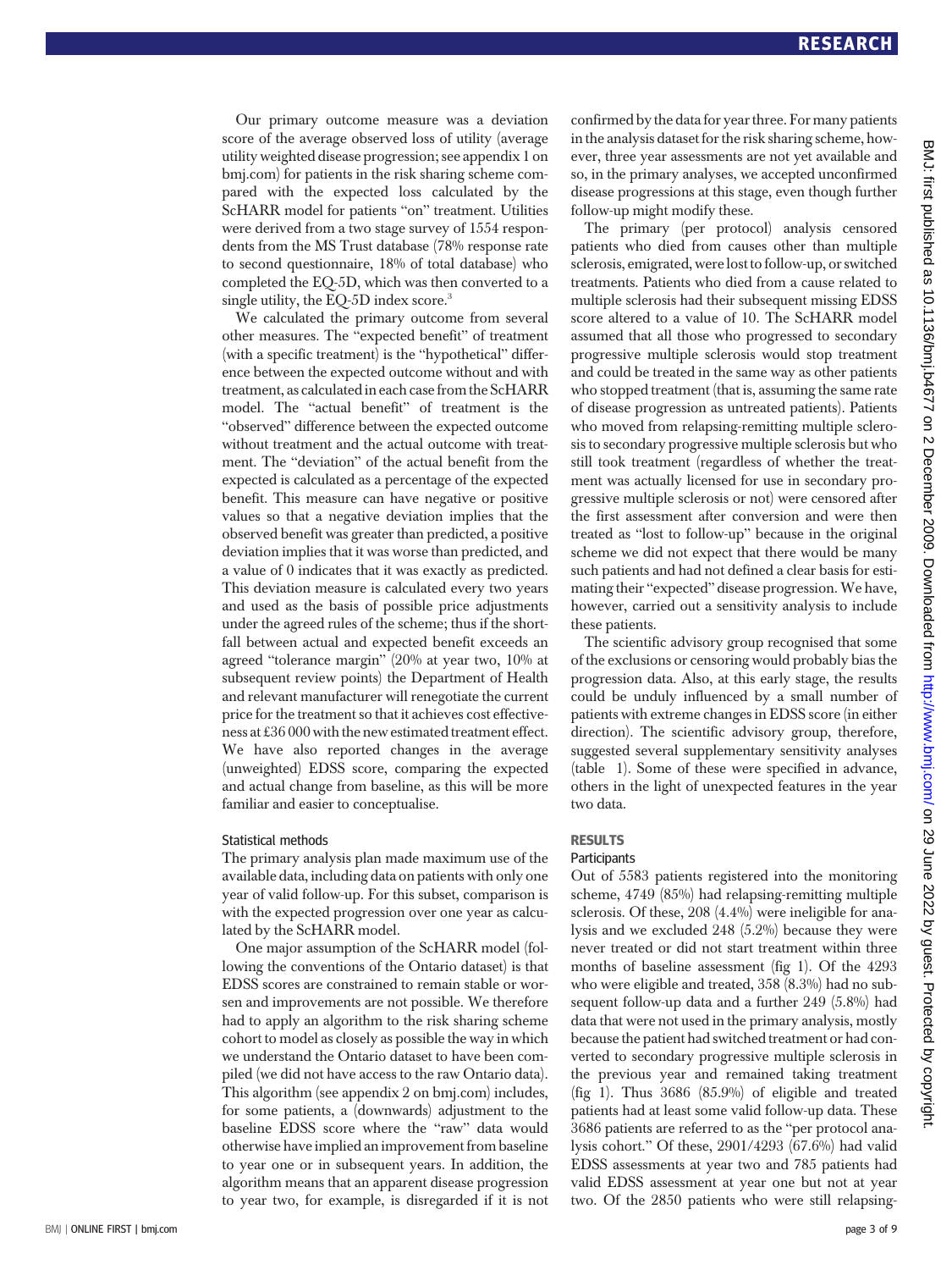### Table 1 | List of sensitivity analyses undertaken with rationale

| Problem to be addressed                                                                                                                                                                  | Sensitivity analysis                                                                                                                                                                                                                             |  |  |
|------------------------------------------------------------------------------------------------------------------------------------------------------------------------------------------|--------------------------------------------------------------------------------------------------------------------------------------------------------------------------------------------------------------------------------------------------|--|--|
| Patients switching treatment might have particularly poor outcomes so excluding them might Calculate on "intent to treat" basis, retaining all such patients in analysis<br>bias results |                                                                                                                                                                                                                                                  |  |  |
| Patients converting from RRMS to SPMS but remaining on DMTs might have particularly<br>aggressive disease, so excluding them might bias results                                          | Retain patients in analysis after developing SPMS and still taking DMTs; calculate "expected"<br>benefit on assumption that DMTs modify natural rate of disease progression by same factor as<br>shown for RRMS in randomised controlled trials* |  |  |
| Results might be distorted by small number of outliers                                                                                                                                   | Exclude patients with 1% most extreme movement (up or down) in EDSS score                                                                                                                                                                        |  |  |
| Bias because of lack of year three data for some patients needed to confirm apparent<br>progression at year two                                                                          | Limit analysis to subset of patients with data for year three                                                                                                                                                                                    |  |  |
| Bias because of lack of year three data for some patients needed to confirm apparent<br>progression at year two                                                                          | Use all available data to estimate proportion of apparent progressions subsequently<br>confirmed and apply this to patients with apparent progression at year two but no year three<br>data*                                                     |  |  |
| Possible bias because of missing year two data (see below)                                                                                                                               | Perform "best case/worst case" analysis to impute missing year two values—for "best case"<br>assume no further disease progression after year one, for "worst case" extrapolate from<br>progression between baseline and year one                |  |  |
| Possible bias because of retrospective adjustment of baseline data for some patients                                                                                                     | Leave baseline EDSS values unadjusted while continuing to apply "smoothing" algorithm to<br>subsequent data points                                                                                                                               |  |  |
| RRMS=relapsing-remitting multiple sclerosis; SPMS=secondary progressive multiple sclerosis; DMTs=disease modifying treatments; EDSS=expanded disability status scale.                    |                                                                                                                                                                                                                                                  |  |  |

\*Pre-specified analysis

remitting and had valid EDSS assessments at year two, 2609 (91.5%) were still receiving their original disease modifying treatment. An additional 228 patients with relapsing-remitting multiple sclerosis had switched treatment before their first available assessment. Patients converting to secondary progressive multiple



Fig 1 | Participants with relapsing-remitting multiple sclerosis (RRMS) taking disease modifying treatments (DMT) in multiple sclerosis risk sharing scheme. \*Data used for supplementary analyses. †Patients assessed as secondary progressive multiple sclerosis (SPMS) at year 1 follow-up; their EDSS scores for year 1 (but not for later years) retained in primary analysis

sclerosis who stopped treatment were included in the per protocol cohort, but, by the end of the two year period, only 48 (12.0%) of 401 patients who progressed to secondary progressive multiple sclerosis had discontinued treatment by their next annual assessment.

Table 2 shows the baseline data characteristics of all the eligible patients with relapsing-remitting multiple sclerosis at baseline and the subset used in the primary analysis. The age and sex distributions, the baseline EDSS values, previous relapse rates, and times from symptom onset and diagnosis are almost identical for the two groups. A comparison with data for the patients with secondary progressive multiple sclerosis at baseline shows that, as expected, the latter have higher baseline EDSS values and a longer time from symptom onset and diagnosis (data not shown).

Over the two year period 1403 (38%) patients in the per protocol analysis set showed an improvement in EDSS scores, and for 591 patients (16%) this was confirmed either up to year two or at the next annual assessment. These proportions are in contrast with the assumption in the ScHARR model, based on the Ontario dataset, that improvements (especially sustained improvements) in annual scores are unlikely. Over the same period 1803 (49%) patients had deterioration in EDSS, and in 834 (23%) this was confirmed. At year two, 2629 patients (71.3% of patients in the per protocol analysis cohort) were still taking their initial treatment, but 272 (7.4%) had stopped all treatment, 214 (5.8%) had switched to a different disease modifying treatment, and 571 (15.5%) had become lost to follow-up, died, or had missing EDSS data at year two. For the per protocol analysis fig 2 shows a comparison of expected and actual EDSS at follow-up.

The mean annual rate of change in the EDSS score in the per protocol analysis cohort was 0.35 after application of the "no improvement" rules and 0.16 with the "raw" data. As a result of the no improvement rules, of the 3686 patients in the per protocol analysis cohort, we modified EDSS scores of 989 (26.8%) patients at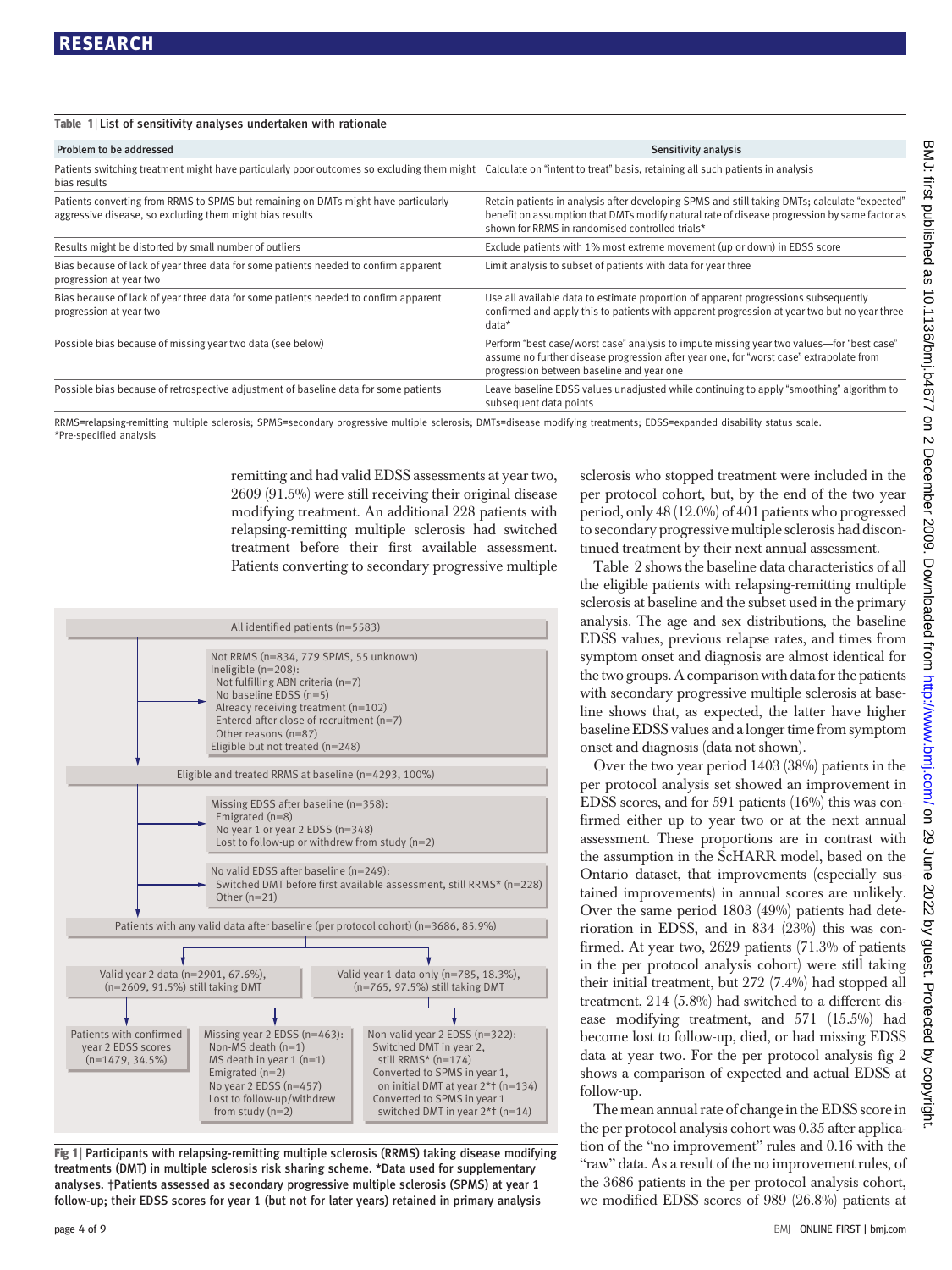| Characteristic                                                                                                                                                                                                 | All eligible and treated patients with<br>RRMS at entry $(n=4293*)$ | Per protocol analysis cohort<br>$(n=3686+)$ |
|----------------------------------------------------------------------------------------------------------------------------------------------------------------------------------------------------------------|---------------------------------------------------------------------|---------------------------------------------|
| No (%) of men                                                                                                                                                                                                  | 1060 (24.7)                                                         | 906(24.6)                                   |
| No (%) of women                                                                                                                                                                                                | 3233 (75.3)                                                         | 2780 (75.4)                                 |
| Median (range) age (years)                                                                                                                                                                                     | 38 (18-73)                                                          | 38 (18-73)                                  |
| Mean (SD, range) EDSS                                                                                                                                                                                          | 3.07(1.52, 0.0.6.5)                                                 | 3.05(1.52, 0.6.5)                           |
| Median (range) time since symptom onset (years)                                                                                                                                                                | $5.7(0-48)$                                                         | $5.7(0-48)$                                 |
| Median (range) time since first diagnosis (years)                                                                                                                                                              | $2.6(0-41)$                                                         | $2.6(0-41)$                                 |
| Median (range) No of confirmed relapses in last 2 years                                                                                                                                                        | $3(0-21)$                                                           | $3(0-21)$                                   |
| *Missing data: 5 for age, 20 for symptom onset, 41 for time since diagnosis, 3 for previous relapses.<br>†Missing data: 5 for age, 16 for symptom onset, 36 for time since diagnosis, 2 for previous relapses. |                                                                     |                                             |

Table 2 <sup>|</sup> Baseline characteristics of all eligible and treated patients with relapsing-remitting multiple sclerosis (RRMS) at entry and those included in per protocol analysis cohort

baseline and 715 patients (19.4%) for at least one follow-up visit.

The baseline EDSS and mean change per year for the primary outcome cohort compared with those patients who have only one year of valid follow-up data show that the latter subgroup were more disabled at baseline and progressed more rapidly. Thus mean EDSS for the 2901 patients in the per protocol analysis with valid EDSS data at year two was 2.68 at baseline, 2.90 after one year, and 3.24 after two years. Patients who had only one year of valid data (n=785) had mean EDSS of 3.14 at baseline and 3.77 after one year (P<0.001 for comparison of baseline and of rate of change, Mann-Whitney-Wilcoxon test).

### Primary analysis

The primary analysis shows a positive deviation score of 113% for the weighted utility score, the primary outcome measure (table 3). At face value this indicates that cost effectiveness of disease modifying treatments was worse than that expected from the ScHARR model as applied to the Ontario dataset and also worse than that predicted with no treatment from the same model. In absolute terms the EDSS score was 0.10 unit worse than the control data and 0.28 units worse than predicted on the assumption that the disease modifying treatments delay progression of the disease.

### Sensitivity analyses

Retaining all patients in the analysis regardless of any switching between treatments, and retaining patients



Fig 2 | Expected and observed EDSS at follow-up for per protocol analysis

who moved from relapsing-remitting to secondary progressive multiple sclerosis but remained taking treatment, made virtually no difference to the deviation measure. The difference between observed and expected EDSS progression was less marked when we restricted the analysis to the subgroup of patients with the year two EDSS score confirmed by valid year three data  $(0.14 v 0.28)$  or when we adjusted the results to take account of the expected proportion of apparent progressions at year two that were not subsequently confirmed at year three  $(0.19 v 0.28)$ . Imputation of data for year two in patients with only year one values gave results marginally more favourable to the disease modifying treatments in the "best case" scenario (0.27) but distinctly worse in the "worst case" scenario (0.33) compared with the primary analysis (0.28). When we used the unadjusted EDSS scores at baseline (thereby allowing improvement from baseline to year one) while continuing to apply the "no improvement" algorithm to subsequent data points, however, there was a negative deviation measure (−84)—that is, patients progressed less rapidly than predicted from the ScHARR model (−0.11 EDSS points compared with 0.28 in the per protocol analysis) (fig 3).

In this observational cohort study of a risk sharing scheme for disease modifying treatments in patients with multiple sclerosis we found no evidence that these treatments are cost effective. The purpose of the scheme is to provide patients with access to treatments and at the same time collect evidence to help to assess their cost effectiveness in a standard NHS setting for future pricing negotiations.

The outcomes so far obtained in the pre-specified primary analysis suggest a lack of delay in disease progression for all disease modifying treatments combined. Some of the sensitivity analyses performed were more favourable to the drugs, with one even implying better outcomes than expected on the ScHARR model, although one (the "worst case" version of the analysis addressing possible bias because of missing year two data) gave less favourable results than the primary analysis, suggesting a bias in favour of treatment resulting from missing data.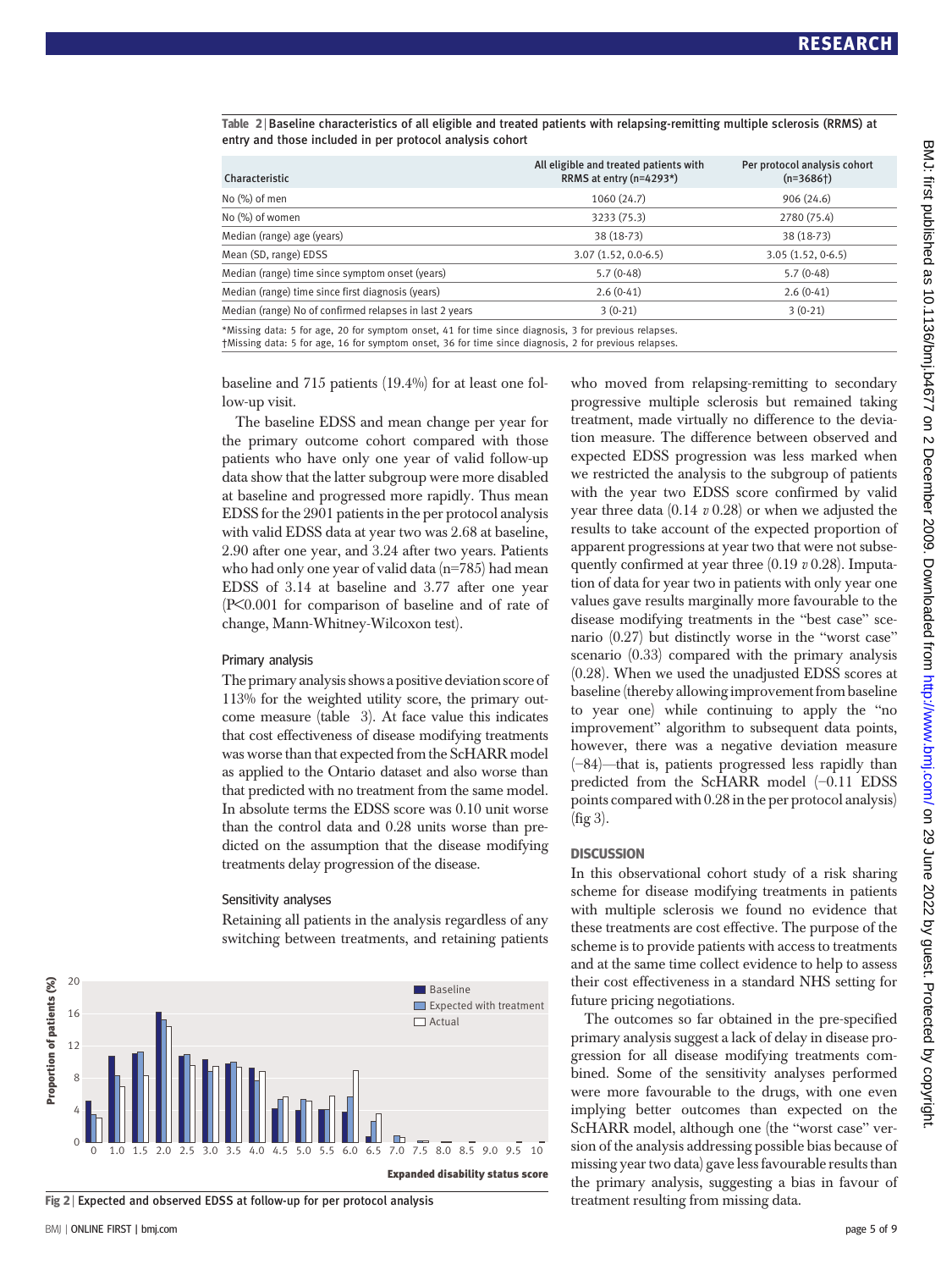|                                  | Predicted progression from transition probabilities         |                       | <b>Actual progression</b> | <b>Difference</b><br>(actual less | <b>Deviation score</b> |
|----------------------------------|-------------------------------------------------------------|-----------------------|---------------------------|-----------------------------------|------------------------|
|                                  | <b>Without treatment</b>                                    | <b>With treatment</b> | observed with treatment   | predicted)                        | $(\%)$                 |
| Per protocol analysis (n=3686)   |                                                             |                       |                           |                                   |                        |
| <b>EDSS</b>                      | 0.47                                                        | 0.29                  | 0.57 (0.544 to 0.603)     | 0.28                              |                        |
| Utility score                    | 0.0254                                                      | 0.0158                | 0.0266                    |                                   | 113                    |
| Including DMT switchers (n=3931) |                                                             |                       |                           |                                   |                        |
| <b>EDSS</b>                      | 0.48                                                        | 0.30                  | $0.59$ (0.559 to 0.617)   | 0.28                              |                        |
| Utility score                    | 0.0258                                                      | 0.0162                | 0.0271                    |                                   | 113                    |
|                                  | Including SPMS converters on DMTs (n=3690)                  |                       |                           |                                   |                        |
| <b>EDSS</b>                      | 0.48                                                        | 0.30                  | 0.58 (0.550 to 0.610)     | 0.27                              |                        |
| Utility score                    | 0.0261                                                      | 0.0164                | 0.0275                    |                                   | 114                    |
|                                  | Excluding extreme outliers (n=3650)                         |                       |                           |                                   |                        |
| <b>EDSS</b>                      | 0.47                                                        | 0.30                  | 0.54 (0.514 to 0.570)     | 0.25                              |                        |
| Utility score                    | 0.0254                                                      | 0.0158                | 0.0250                    |                                   | 96                     |
|                                  | Subgroup analysis with year 2 confirmed scores (n=1479)     |                       |                           |                                   |                        |
| <b>EDSS</b>                      | 0.50                                                        | 0.32                  | 0.46 (0.422 to 0.507)     | 0.14                              |                        |
| Utility score                    | 0.0263                                                      | 0.0162                | 0.0214                    |                                   | 51                     |
|                                  | Predicted change in unconfirmed year 2 scores (n=3686)      |                       |                           |                                   |                        |
| <b>EDSS</b>                      | 0.0.47                                                      | 0.29                  | $0.48*$                   | 0.19                              | -                      |
| Utility score                    | 0.0254                                                      | 0.0158                | 0.0225                    |                                   | 70                     |
|                                  | Imputing missing year 2 scores-best case scenario (n=3686)  |                       |                           |                                   |                        |
| <b>EDSS</b>                      | 0.53                                                        | 0.33                  | 0.60 (0.566 to 0.627)     | 0.27                              |                        |
| Utility score                    | 0.0290                                                      | 0.0179                | 0.0285                    |                                   | 95                     |
|                                  | Imputing missing year 2 scores-worst case scenario (n=3686) |                       |                           |                                   |                        |
| <b>EDSS</b>                      | 0.53                                                        | 0.33                  | 0.66 (0.629 to 0.699)     | 0.33                              |                        |
| Utility score                    | 0.0290                                                      | 0.0179                | 0.0351                    |                                   | 156                    |
|                                  | Unadjusted baseline scores (n=3686)                         |                       |                           |                                   |                        |
| <b>EDSS</b>                      | 0.49                                                        | 0.31                  | 0.20 (0.163 to 0.241)     | $-0.11$                           |                        |
| Utility score                    | 0.0257                                                      | 0.0157                | 0.0073                    |                                   | $-84$                  |
|                                  |                                                             |                       |                           |                                   |                        |

### Table 3 <sup>|</sup> Primary outcome and sensitivity analyses with EDSS and deviation score

DMTs=disease modifying treatments; EDSS=expanded disability status scale.

\*95% confidence intervals cannot be calculated by standard methods because of indirect method used to estimate mean EDSS change.

### Factors to consider

Our use of the no improvement "rules" might have underestimated the effects of treatment. As already noted, the ScHARR model does not permit regressions (that is, improvement in disability) and the data from the risk sharing scheme had to be modified to allow comparison with the predicted disease progression. EDSS scores for patients with multiple sclerosis, however, do spontaneously improve for various reasons: recovery from relapse, natural fluctuations, and measurement error. In addition, it is clear that the disease modifying treatments do reduce relapses<sup>10</sup> and might allow improved recovery from relapse early in treatment. In the risk sharing cohort, 32% of patients show some improvement in disability scores and for 14% this improvement is sustained for a second year.

To maintain comparability with the Ontario dataset, we did not use the raw EDSS scores as this would have biased the deviance score to overestimate the true benefits of treatment. It is less clear whether the primary analysis is correct in applying the no improvement algorithm to adjust the baseline score as well as the subsequent scores; using the unadjusted baseline values had a marked effect on the results. The impact of the "no improvement" assumption will diminish with longer follow-up as patients will show greater change in their EDSS scores and the effects of any minor misclassifications early in follow-up will be of less significance, but it will remain a source of some uncertainty in estimating cost effectiveness.

The Ontario comparator dataset might not be appropriate for other reasons, such as the natural course of the disease changing over time. This would be a valid explanation only if patients progressed more rapidly today than 20 years ago. Data suggest that patients with multiple sclerosis now progress more slowly, $11$  so comparison with historical data should overestimate the potential benefits of treatment. Compared with the primary out-



Fig 3 <sup>|</sup> Effect of baseline adjustment of EDSS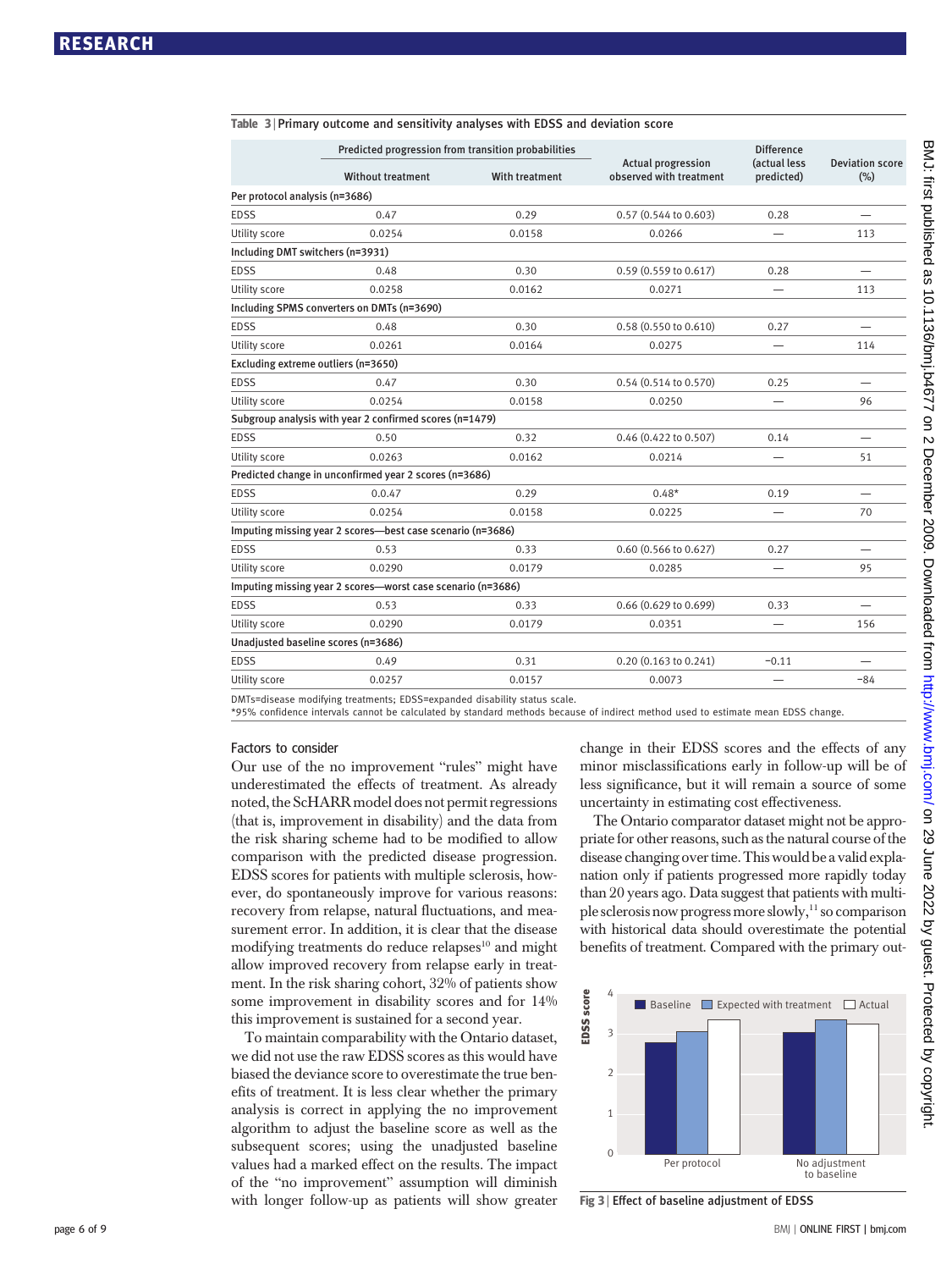come cohort the Ontario dataset differs in other covariates, such as age at presentation and sex, that are associated with disease progression. We have not explored this possibility as we do not have access to the raw Ontario data, but the transition probabilities for the Ontario cohort were taken for a subgroup of patients fulfilling the Association of British Neurologists' criteria for inclusion in the multiple sclerosis risk sharing scheme to make it as comparable as possible.

These uncertainties make reliable interpretation of the short term results problematic, and we have not presented data for the individual treatments, which are likely to be further confounded by selection bias because disease severity might itself determine which treatment is used. The scientific advisory group considered that it was premature, at this stage, to reach any decision about re-pricing the drugs without further follow-up and analyses.

### Limitations and future plans

Estimating cost effectiveness from an observational cohort study with a historical comparator dataset has inherent problems that would be avoided in a randomised controlled trial.<sup>12</sup> In 2002, however, a placebo controlled study lasting for 10 years or more was not deemed feasible as the safety and efficacy of these products had already been accepted by the regulatory authorities. In addition, patients would be unwilling to be randomised to placebo for such a long period, the dropout rate would have been high, and some clinicians who consider that the existing evidence on efficacy is already convincing would have regarded allocation to placebo as unethical. With hindsight the inclusion of further sensitivity analyses in pivotal publications could have shed additional light on the uncertainties about treatments in multiple sclerosis.<sup>1012</sup>

We appreciated from the outset that a major limitation was the validity and generalisability of the comparison dataset. Consistent results with various different comparator databases would add confidence to conclusions about the cost effectiveness of treatment. The scientific advisory group is actively pursuing alternative sources of data on disease progression in untreated patients. This would have two major benefits. Firstly, it would allow estimates of progression rates based on unadjusted data where EDSS scores can get better as well as worse and hence the analysis can be repeated on the raw rather than adjusted scores. Secondly, it would allow examination of whether the rates of disease progression shown in the Ontario cohort are similar, at least in the short term, to those in other cohorts from different geographical as well as temporal populations of patients.

Some of the patients who entered the risk sharing scheme (and therefore started disease modifying treatments) at the outset will have had disease for a longer duration than is current clinical practice, as access to treatment in the UK was fairly restricted before the introduction of the scheme. This would potentially bias the results to underestimate the effects of treatment if (as recent results suggest) such patients show less benefit than those treated earlier in the natural course.13 Another potential bias, which would overestimate the benefits of treatment, is incomplete followup. Completeness of follow-up might well differ between the treated and reference cohorts. As expected, patients with incomplete follow-up data in the risk sharing scheme had more rapid disease progression: one year decline was greater in those with one year but not two year assessments than in those who were assessed at both time points. A best caseworst case analysis suggested that adjustment for this effect would probably give even less favourable results than the per protocol analysis. Conversely, when we applied a correction to allow for some of the year two progressions not being confirmed by the subsequent year three results we saw a smaller positive deviation score. Imputing data might be problematic and bias caused by loss to follow-up is a major concern in such a long term study, highlighting the importance of obtaining data from all patients who took part in the scheme even if they are no longer receiving treatment. Clinic assessments are not always possible—for example, patients who have reached high disability scores  $(EDSS \geq 7.0)$  and stopped treatment because of progression can have difficulty attending the clinic. For this reason, an option is being introduced of having a telephone assessment of EDSS undertaken by a multiple sclerosis nurse. The telephone EDSS by doctors has been validated in a pan-European study<sup>14</sup> and a parallel validation study by multiple sclerosis nurses is currently under way.

One of the uncertainties in the original ScHARR model was the estimate of costs and utilities. If the cost of problems related to multiple sclerosis is not fully captured then the cost effectiveness of treatment will be underestimated. An additional study to capture cost and utility data has therefore been undertaken and will be reported on shortly to help inform the year four analysis.

The original analysis plan wrongly assumed that patients who developed secondary progressive multiple sclerosis would stop treatment and would thus be modelled using the untreated transition probabilities. Most such patients in the scheme, however, continued treatments whether or not they were licensed for secondary progressive multiple sclerosis. There are several possible reasons. Firstly, all the treatments probably reduce relapses, whatever the stage of the disease. Secondly, withdrawal of treatment might be deferred until the clinician and patient are sure that secondary progression has occurred, which might not be before one or even two annual cycles of the scheme. Finally, as there are limited further treatment options patients can be resistant to withdrawal of treatment. Our secondary analysis showed, perhaps slightly against expectation, that including patients who developed secondary progressive multiple sclerosis while taking treatment did not have a significant impact on the results.

Since the onset of the risk sharing scheme, there have been changes in the management of patients with multiple sclerosis. The updated guidelines from the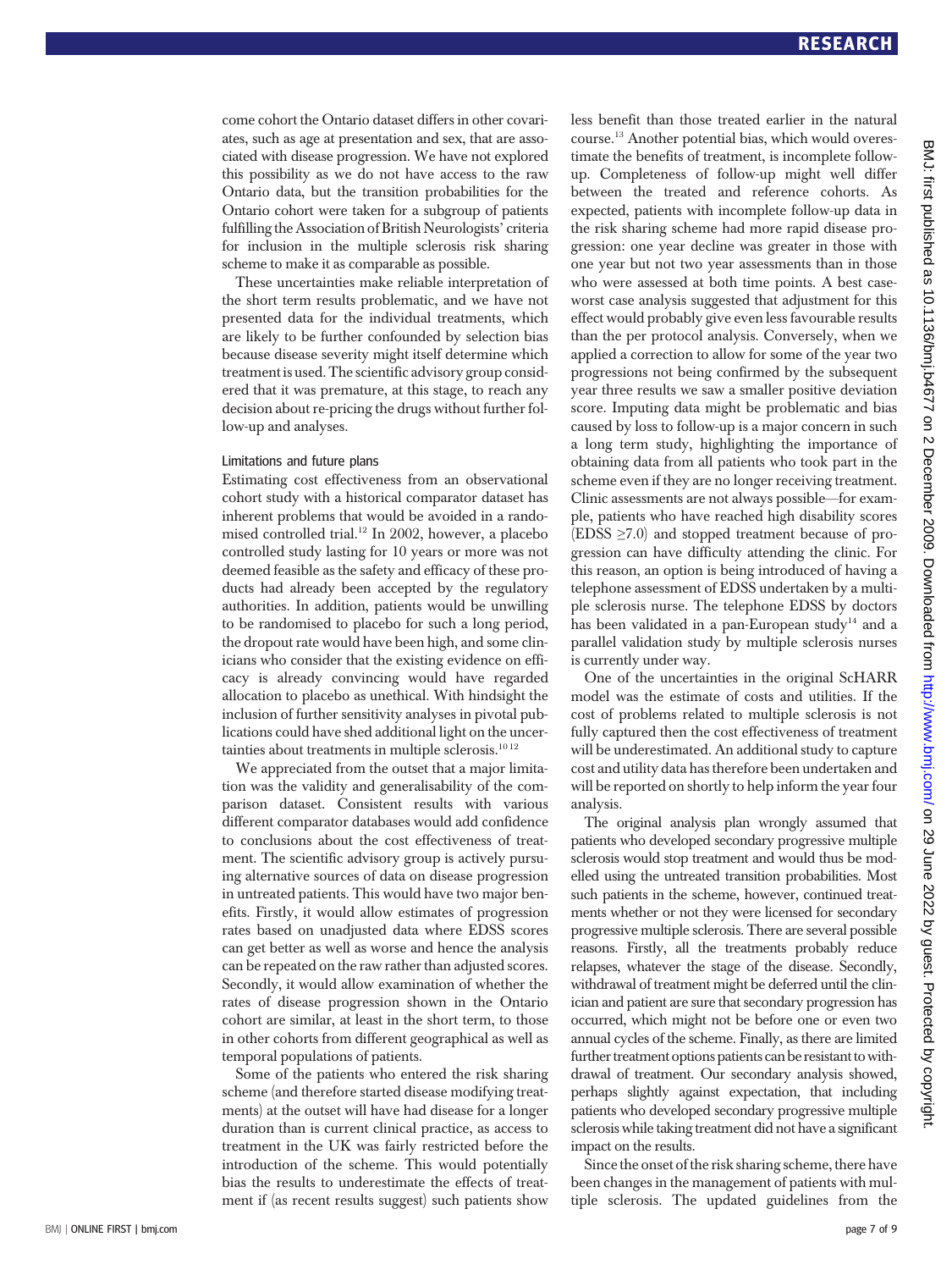Association of British Neurologists<sup>15</sup> have widened the eligibility criteria for disease modifying treatments, though funding has not been agreed with the Department of Health. This itself will not impact on the results of the scheme, although it might make it more difficult to generalise the findings to current practice. With the licensing of new classes of drug such as natulizamab, patients whose relapses do not respond to the scheme drugs (either because they have an aggressive form of multiple sclerosis or because they have neutralising antibodies to interferon beta) might be switched to newer non-scheme drugs. To avoid bias, it is important that such patients are included in the analysis, even if only in sensitivity analyses.

Further efforts are being made to trace patients with missing data at year two, a disproportionate number of whom might have stopped taking treatment because of more aggressive disease. This includes the treating clinicians assessing disability by telephone and individually reviewing case notes for those with missing data. In addition, it would have been desirable to have identified patients who were eligible for the scheme but chose not to participate or who were recruited but then decided not to have treatment. It would then have been possible to user newer statistical methods that allow less biased estimates of the potential causal effects from observational data, as has been done with antiretroviral therapy for HIV progression.<sup>16</sup>

### Risk sharing schemes

The risk sharing scheme was an innovative solution to a familiar dilemma in health technology assessment the problem of assessing the longer term benefits of treatments for progressive diseases when, because of cost considerations and the difficulties in maintaining large populations in prolonged placebo controlled studies, pivotal clinical trials maintain randomisation for only a relatively short period compared with the natural course of the disease.

The establishment of the risk sharing scheme for disease modifying treatments in multiple sclerosis has allowed thousands of patients to have access to certain multiple sclerosis drugs, which they might not have had if the NICE evaluation had been implemented, and has been the catalyst for major changes in the management of multiple sclerosis, including substantial increases in the number of centres with specialist multi-disciplinary teams and in the number of specialist nurses. From the perspective of patients, these are all positive developments. This has been achieved by use of NHS resources, which would otherwise have been available for the treatment of other patients. Whether the gain to patients with multiple sclerosis exceeds the loss to those unidentifiable other individuals remains unresolved.

Other benefits include the establishment of a large cohort of patients that could be used for supplementary studies on risk factors for disease progression, the development of expertise at over 70 special multiple sclerosis treatment centres, and increased funding for specialist nurses so that now over 200 are employed compared with 75 at the start of the scheme. While acknowledging these indirect effects of the establishment of the risk sharing scheme, it should be noted that the direct costs of running the scheme over a 10 year period will represent only around 1% of the costs to the NHS of the disease modifying treatments over this period.

A unique element of this scheme was that the Department of Health and drug companies negotiated a reduction in price of some treatments at the outset to achieve what was thought to be the anticipated level of cost effectiveness. This practice has been pioneered in Australia, where the Pharmaceutical Benefits Advisory Committee often negotiates the price of a drug downwards. The Pharmaceutical Price Regulation Scheme (PPRS), which governs drug pricing in the UK, has not used this approach in the past, although the most recent revision to the scheme encourages companies to propose a cost effective price on first launching their products in the UK market, based on the evidence then available, and allows them to propose a subsequent price increase in the light of any further evidence on cost effectiveness.17

Other forms of "risk sharing" have emerged since this scheme was established, but most relate to establishing an "outcomes guarantee"<sup>18</sup> for treatments in which the benefit to individual patients can be clinically assessed. An example of this is bortezomib (Velcade) for the treatment of relapsed multiple myeloma, where a "response rebate" scheme was established by the Department of Health so that patients who showed no or minimal response are taken off treatment and drug costs are refunded by the manufacturer.<sup>19</sup>

The multiple sclerosis risk sharing scheme could be better termed as "coverage with evidence development," which has been used in the past few years in countries such as the United States, Australia, Canada, and Europe. This provides interim approval for reimbursement of a treatment, conditional on the collection of further evidence and review after a specified period.20 This process allows patients' access to promising new treatments but manages that access in a coordinated way, generating additional evidence that is targeted to reduce uncertainties in a much more structured way than a traditional post-marketing study. While this sounds an attractive option, the comparison of contemporary observational data with historical cohorts is notoriously problematic. For example, the rate of progression in the placebo arm of a screening evaluation of potential neuroprotective treatments for Parkinson's disease was significantly lower than that in the historical reference cohort and thus placebo treatment met the criteria for being taken forward as a promising neuroprotectant.<sup>21</sup>

### **Summary**

The UK multiple sclerosis risk sharing scheme was an innovative approach to collect new cost effectiveness data as part of an observational clinical cohort study. The two year results highlight many of the methodological difficulties of such an approach, including the